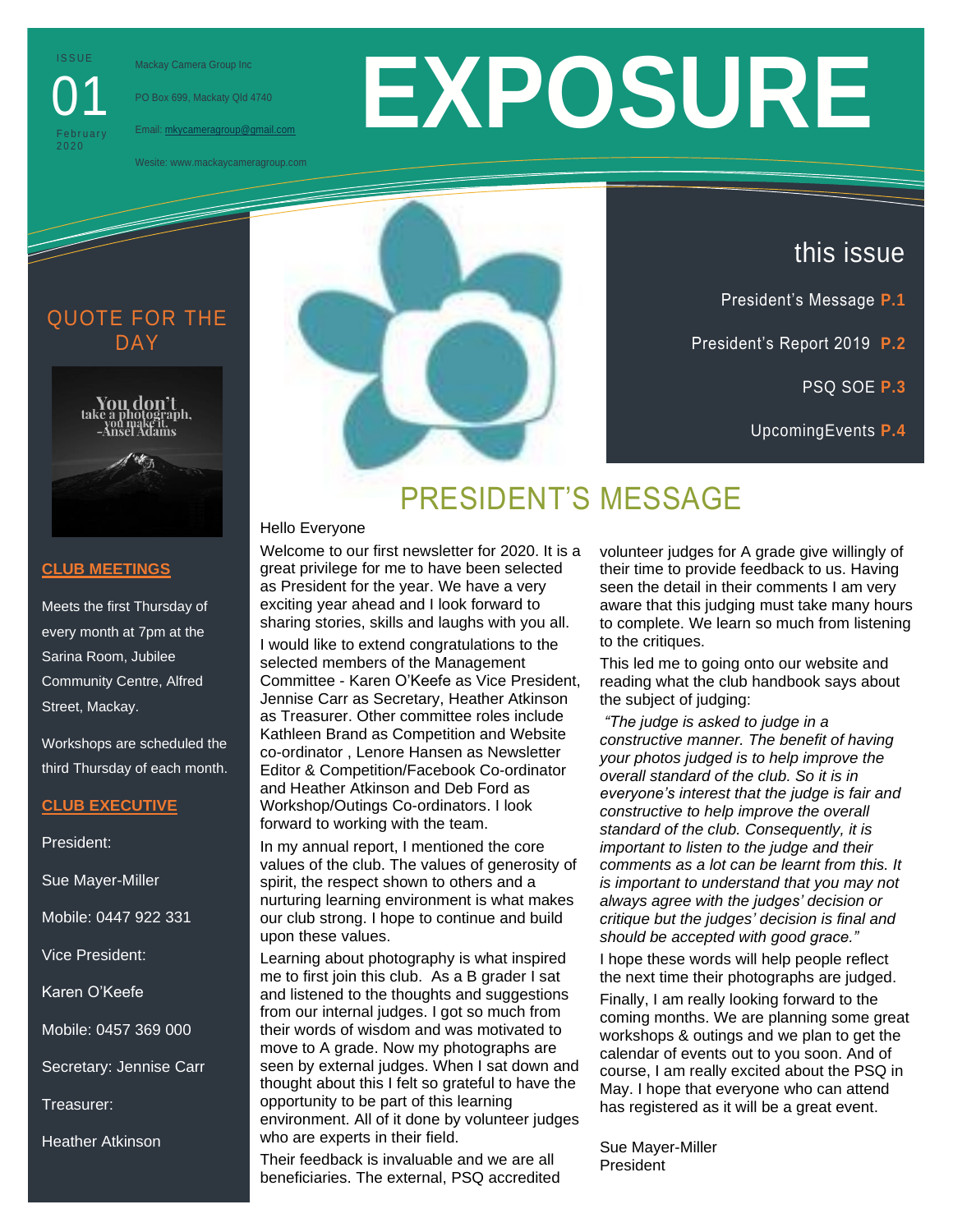# 2020 Mackay Show **Competition**

The 2020 Mackay Show competition is fast approaching. If you are wishing to enter the competition you need to be thinking about your entries now. This year a new matt system has been introduced to help keep costs down for participants and these will be available through Mackay Camera Group and Creative Shots Photo Club. Please watch this space for further information as details regarding the competition are finalised. As a precurser, the sport category has been removed and a new category of Photojournalism has been included. More sections have also been included for the Youth Photography categories.

# FEBRUARY A GRADE EXTERNAL JUDGING

This month our February A Grade images were critiqued by Fran McFadzen, PSQ Accredited Judge. Fran has quite a list of achievements, too many to include here, but her photographic interests and accomplishments are very impressive. Overall, members were happy with the detail of critique especially our newer A grade members being the first time having their images judged by an external source. Thanks again Fran.

Reminder – A Grade images are to be uploaded by the10th of each month.

Please refer to the procedure on uploading of images and remember images have to be taken within the previous 24 months. Members are allowed **one** image that is older than 24 months.



# Mackay Camera Group Inc

# President's Report 2019

This photo of a group of club members sharing their love of photography and enjoying each others company at Blacks Beach early last Sunday morning epitomises the values & ethos of the club. (photo credit Deb Ford)

The members of our club have a Generosity of Spirit, in the sharing of knowledge & expertise, in celebrating the achievements of others and in the friendly and accepting attitude between members. From beginners to experienced photographers, everyone is welcomed and included. As well as this, it is evident that we all show determination and ambition to continually improve. It is these values that I have treasured in being a part of the club and in stepping into the President's role.

2019 was a year of many changes. John Blessas was a hard act to follow & we thank him. A new executive was elected and there were changes of executive members throughout the year. We also changed our venue for club meetings and the judging of photos changed from 6 to 4 images as well as the change in A grade being judged externally. With these changes, we adapted and consolidated which lead to a very successful year. Some of the the main highlights included:

- Mini PSQ in September we were apprehensive about taking on this task, but once the decision was made to go ahead with it, members rallied together & the event was extremely successful. Thank you to all involved.
- Ozcare 32 members' photos have been selected to be hung in the new aged care facility being built in West Mackay. We are so proud to know that the aged residents will be able to view & appreciate our photos for years to come. Hopefully the images may brighten their days.
- Volunteer community events members volunteered to take photos for the Black Dog Ride, which aims to raise awareness of mental health issues; And members volunteered to take the photos for the Highland Fling family event.
- Gordon White Library exhibition in October

We can also be proud of the standard of photography in our club. For such a small club we certainly pull above our weight. This is evident in the awards received by club members at the Mackay Show, the Salon of Excellence, the Ekka, the Australian Photography Magazine competitions , the Camera House weekly competitions & others. Congratulations to all members who have received awards and recognition throughout the year.3

We are extremely fortunate to have as club member, John pickup. John recently received the Order of Australia Medal (OAM) in the Governor General's Australia Day honours list, for services to the community as a regional radio broadcaster and as a former member of the Brushmen of the Bush. John began his career as a photographer in the 1950s and we continually value his experience, advice & expertise.

Last but not least , I wish to extend a big thank you to all club members and in particular the people who have taken on various positions throughout the year: Jeff Jones (President), Heather Atkinson (Treasurer), Sue Ball (Secretary), Karen O'Keefe (Secretary), Belinda Eckford (Vice President), Lenore Hansen (Newsletter Editor & Competition Coordinator) & Kathleen Brand (Competition and Website Coordinator). Also, thanks must go to the people who have taken the time to judge our images throughout the year, both internally & externally - your feedback is invaluable in helping us all to improve.

I am really looking forward to continuing our photographic journey in 2020 and to attending the PSQ convention in May.

Thank You

Sue Mayer-Miller, President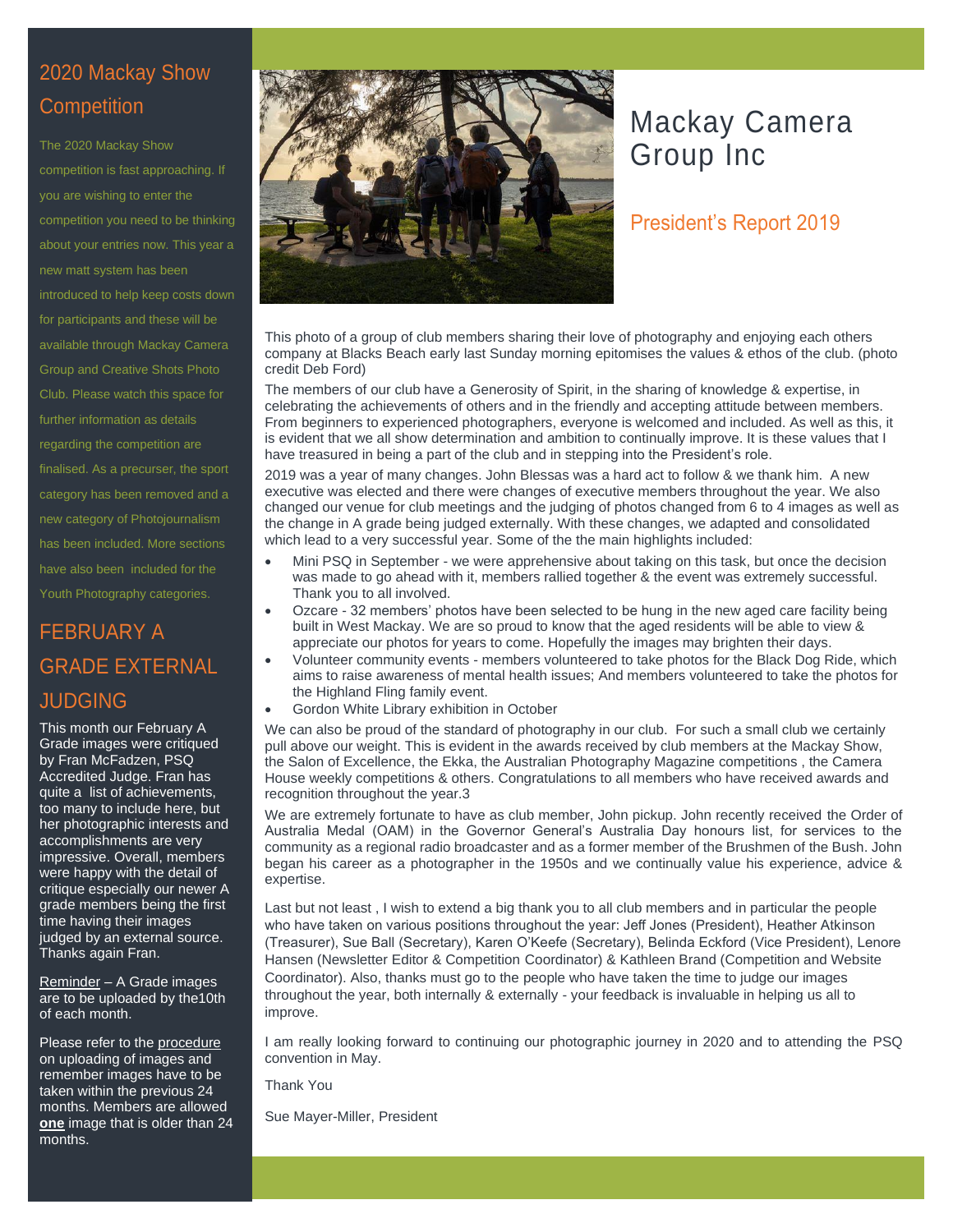# The Photographic Society of Queensland Inc (PSQ) **ALIVE & CLICKING**

# SEQ 2020 SALON OF EXCELLENCE

The Gympie Camera Club invites members of all PSQ affiliated organisations on behjalf of the Photographic Society of Queensland to enter the Salon of Excellence Queensland 2020.

Note: All entries must be completed on the website that has been set up for the SEQ competition. Closing Date 27 March 2020 and sent/delivered by Friday 27 March 2020 to SEQ, C/- D& S Gordon, 5 Kayla Street,Shailer Park, Qld 4128. Late entries will not be accepted.

Click this link to enter in the following categories.

| <b>Categories</b>  | <b>Sections</b> |      |               |               |                    |
|--------------------|-----------------|------|---------------|---------------|--------------------|
| Prints             | Open            | Open | People        | <b>Nature</b> | <b>Social</b>      |
| A Grade            | Colour          | Mono | Colour or     | Colour        | <b>Documentary</b> |
|                    |                 |      | Mono          |               |                    |
| Digital Projected  | Open            | Open | People        | <b>Nature</b> | Social             |
| Images             | Colour          | Mono | Colour or     | Colour        | <b>Documentary</b> |
| A Grade            |                 |      | Mono          |               |                    |
| Prints             | Open            | Open | People        | <b>Nature</b> | Social             |
| <b>Non-A Grade</b> | Colour          | Mono | Colour or     | Colour        | <b>Documentary</b> |
|                    |                 |      | Mono          |               |                    |
| Digital Projected  | Open            | Open | People        | <b>Nature</b> | <b>Social</b>      |
| Images             | Colour          | Mono | Colour or     | Colour        | <b>Documentary</b> |
| <b>Non-A Grade</b> |                 |      | Mono          |               |                    |
| Audio Visuals      | Open            |      | <b>Novice</b> |               |                    |
| <b>All Grades</b>  |                 |      |               |               |                    |



It's Annual Membership Time Again.

**The membership application form has been updated on the web page and can be found here.**

Please note there has been a slight increase in fees this year. Adult \$55, Family \$90 (2 adults at or over)

the same address), Junior \$20, Pensioner \$40 (60 fun as your heart desires and interact on All club members are invited to join the MCG Inc Closed Facebook Group page. As stated, this is a closed group and only club members are invited to join. Once you become an approved member you can interact as much as you wish, the page has been set up to share information, ask questions, and network so please don't be shy, have as much the page.

# NEW MEMBERS

A VERY WARM WELCOME TO THE FOLLOWING NEW MEMBERS:

- ❖ LYN ROSER
- SARAH BROWN

# CLUB SHIRTS

At our last club meeting members agreed to purchase a new club shirt through Bundarra for a cost of \$48. This was a special price at the time however if you are interested and would like a club shirt please see one of the Executive Members and they will be able to assist you in getting a shirt.

# **CONGRATULATIONS**

Kathleen Brand and Sue Mayer-Miller, 2019 A Grade and B Grade Winners and Kev McCane Photographer of the Year Winners.